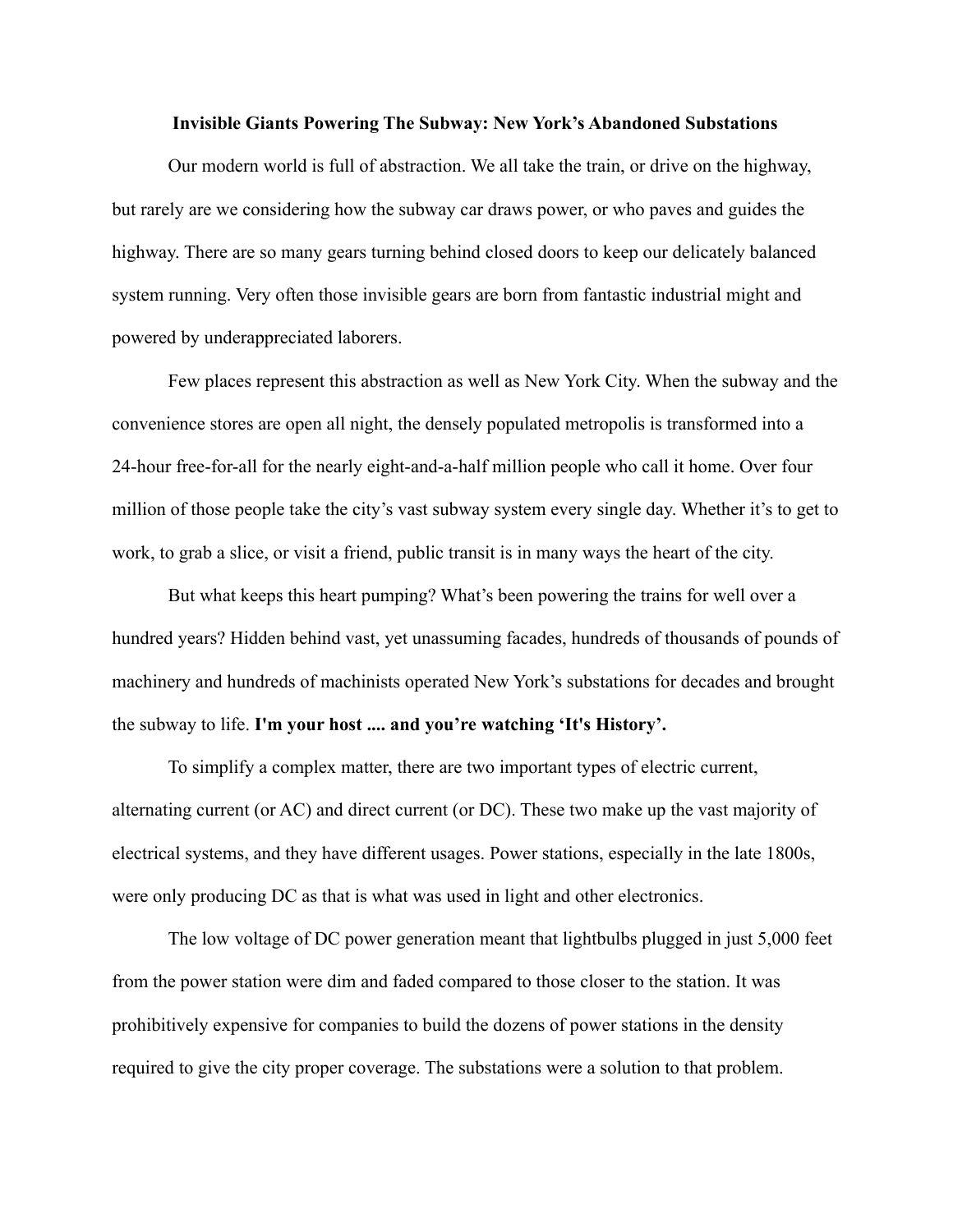Instead of trying to transmit DC power over long distances, AC was well suited for the task. But DC was still how things like electric motors or lights were powered, so instead of an extreme density of power stations throughout the city, the electric companies built substations to convert the AC power that can travel long distances into the localized DC power.

New York's transit system was cutting-edge: the very first elevated rail in the city didn't run on electricity at all, but rather was a steam locomotive. New York isn't the cleanest city, and at the turn of the century the non-stop steam engine operation from the railways was choking the city with fumes.

In 1888, Richmond, Virginia successfully installed an electric powered streetcar. This eliminated the noise, fumes, and cinders of the steam locomotives, but also provided a simpler, more efficient system of getting around. Instead of a single engine dragging an entire train, each car on an electrified rail is individually powered, allowing the train to start and stop much quicker. It was easier, cheaper, faster and cleaner than the steam locomotive. After the unmitigated success of Richmond's system, New York began to follow suit and electrified their rail system between 1898 and 1903.

Two unintended consequences of the switch to electric rail were that due to the limited supply of available electricity, the rail company would be required to build their own power stations and substations throughout the city, and that after eliminating the smoke and fumes, trains could now feasibly be run entirely through underground tunnels without choking it's occupants. Thus, New York's subway was born.

For each new line built during the rapid expansion of the rail system in the first half of the twentieth century, many substations had to be constructed in concert. Each of the 78 substations constructed were generally manned by two men, a maintainer and a helper. They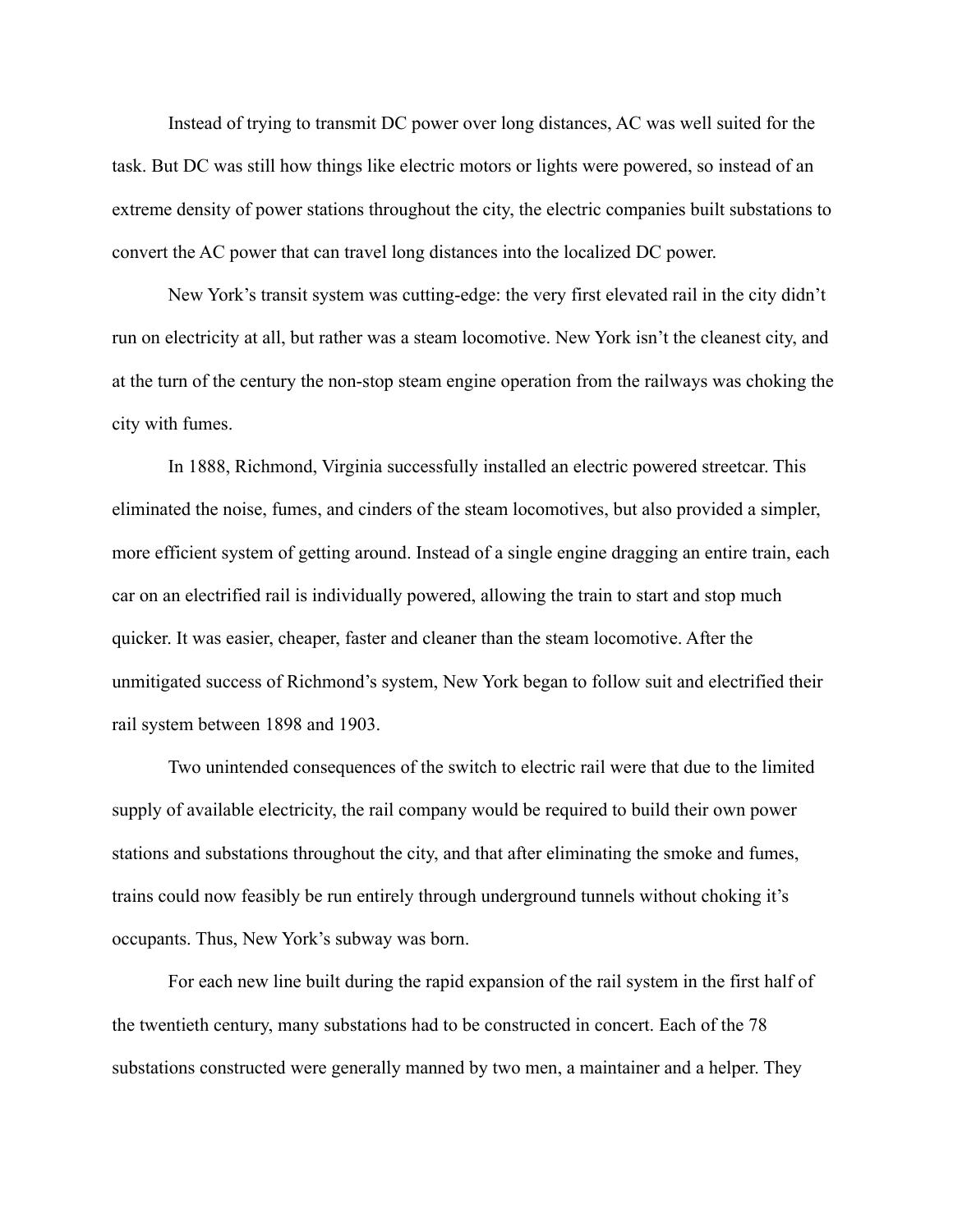were responsible for adjusting the number of converters operating at a time, in order to keep up with demand. In the dead of night, only one converter might be online, but during the morning commute, an entire substation might be pumping.

The two men also had to keep the converters physically synced with the alternating current coming from the power stations. They would watch a synchroscope and manually adjust the synchronicity by hand. If the current wasn't synced, the power coming into the substations would deliver a powerful electric shock to the whole system, sometimes even causing the 60-ton converters to physically jolt from their foundations.

The converters worked on an oil circuit breaker due to the high voltages creating dangerous conditions. Arcs would form between contacts, which had to be doused with oil quickly or they risked causing explosions. The oil circuit breakers could approach 19 thousand volts, enough to kill a person instantaneously.

The job was dangerous, and few men served in the substations without picking up at least one gruesome tale of someone meeting their electrocuted fate. Safety regulations were relatively lax, so the workers would, for example, test whether equipment was energized by tapping it with a wooden stick with a metal tip. If it sparked and hissed, it wasn't dead.

New York is dense, there isn't a lot of spare room laying around to build dozens of substations. The buildings were accordingly built to disguise themselves in the environment. Standing tall, they could often only be distinguished from the surrounding neighborhood by their tall windows and lack of signage. One substation even went as far as to fake a commercial facade, putting out consumer appliances in the front window as if they were in the business of dishwashers and not powering the subway.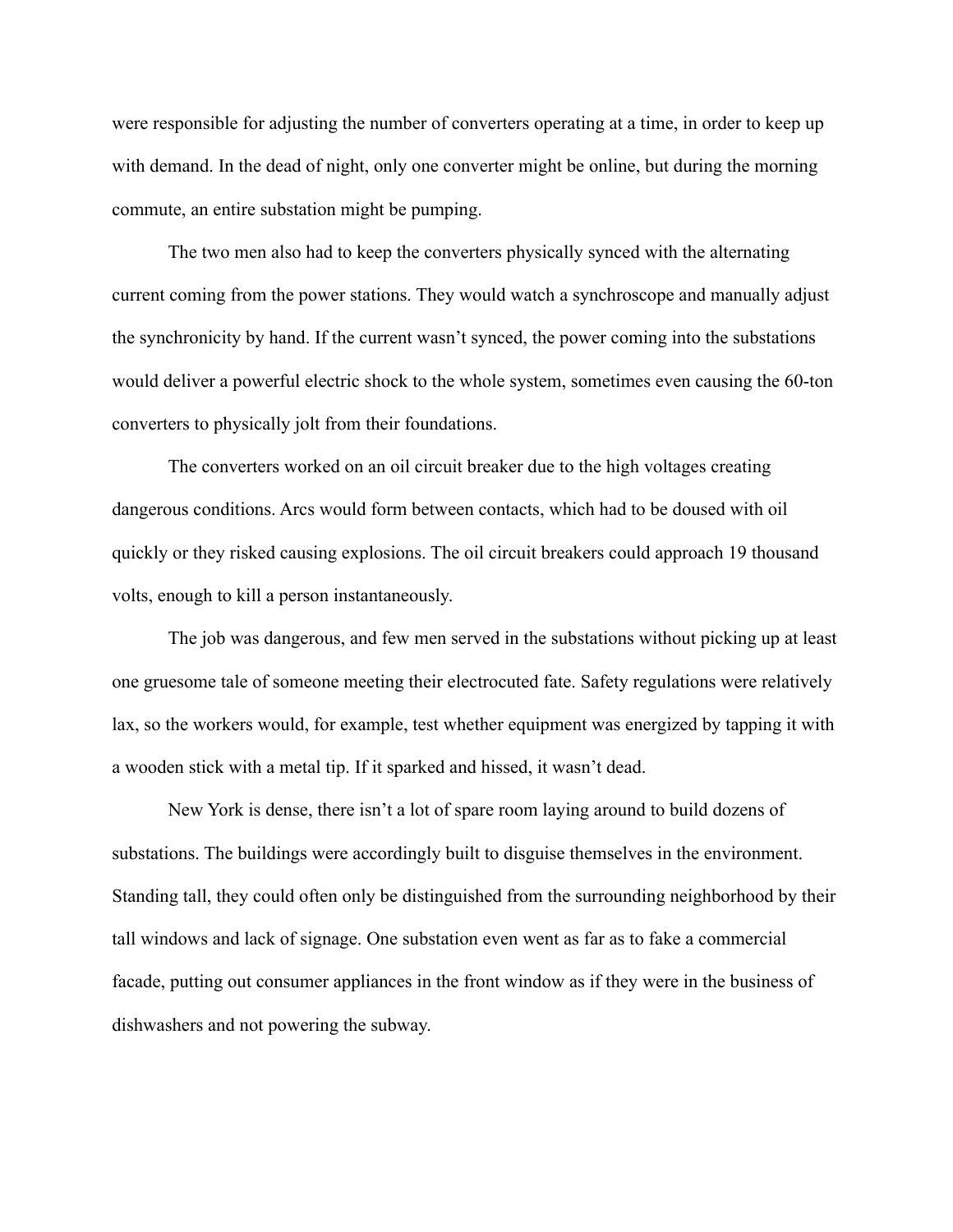Every machine inside the station had a twin so that even if there was an electrical or mechanical failure, there would be little disruption to service. The beauty of the interiors was not a concern during construction, but as electric current was often flowing in high voltages, there was a need to properly insulate tools and systems. Wooden handles and marble paneling served as excellent insulators, and also gave substation systems a very unique and charming look, as well as protecting workers from unintended shock.

The anonymity of a substation lends it an air of mystique and drama that most industrial equipment doesn't possess. Any building could be a substation, chugging electricity and powering your world right under your nose. There were numerous different substations types, often varying in architectural style. Some rail lines even hired famed architectural firms in order to build their substations. It could be a tall and proud Beaux-Arts beauty, or a rugged modern box. We didn't have to build them beautiful, but we did. The substations slipped into the streets of New York City and pumped her heart for decades. Millions of New Yorkers rode the transit system while it was powered by them without even knowing they existed.

## Decline and abandonment

Of course, technology changes, and the manually operated rotary converters that were typical of a substation began to be replaced by miniaturized mercury arc rectifiers. While lacking in the romantic appeal and industrial beauty department, mercury arc rectifiers are essentially maintenance-free and can be operated entirely remotely. The technology advanced, and new "substations" weren't grand halls dedicated to man's dominion over electricity but rather underground closets or windowless boxes. Sleek, convenient and modern, but something was lost.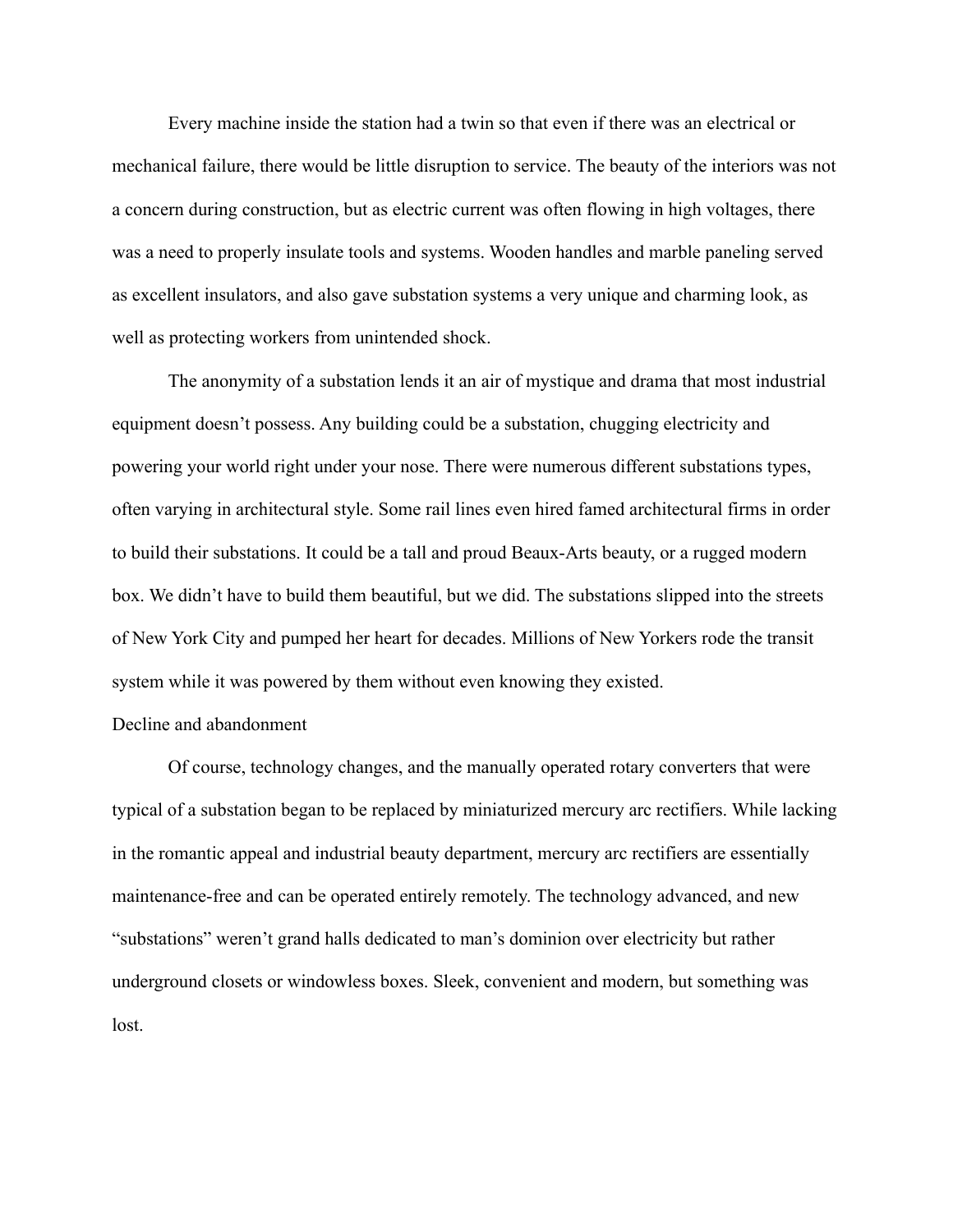The conversion was a slow process, New York Edison announced the switch in 1928, but it wasn't until 1978 that the company retired it's last substation. By this time New York's subway was no longer a jewel in the cap of America's industrialization, but rather a vast under-funded headache. The substations had also been built to last, prepared for indefinite service; they required less upkeep even at their advanced age. Repair crews would cannibalize old equipment and decommissioned substations to keep them operational.

While some mercury arc rectifier stations were being built as early as 1932, it wasn't until 1959 that the transit system dedicated itself to a full conversion. The Transit Authority sold its power stations to the Con Edison company, and the terms of that sale bound Con Edison to deliver power to the substations until 1999. This would give the Transit Authority time to complete a full conversion and eliminate the old substations from their system.

The last manually operated substation was Substation 42 on 57th Street in Manhattan. Once powering almost all of Broadway and Lexington Avenue, by 1999 Substation 42 was a dinosaur. She was only ever powered up at peak hours to provide a little extra power. At the end of 1999, Con Edison discontinued service to these stations, and New York's once cutting-edge substation system never saw the twenty-first century.

The buildings weren't all torn-down though. Construction is expensive, and these buildings were made to last with thick walls and solid foundations. Many of the substations were transformed after their retirement. New York kept the soul of the substation alive by repurposing it's structure for new ends. Movie theaters, auto repair shops, warehouses, office buildings, and more sitting where 60 ton oil circuit breakers and rotary converters once sat.

Strangely enough, the buildings that once served as the lifeblood of America's largest city continue to serve to this day, in one way or another. Like the vibrant taxi industry being reduced